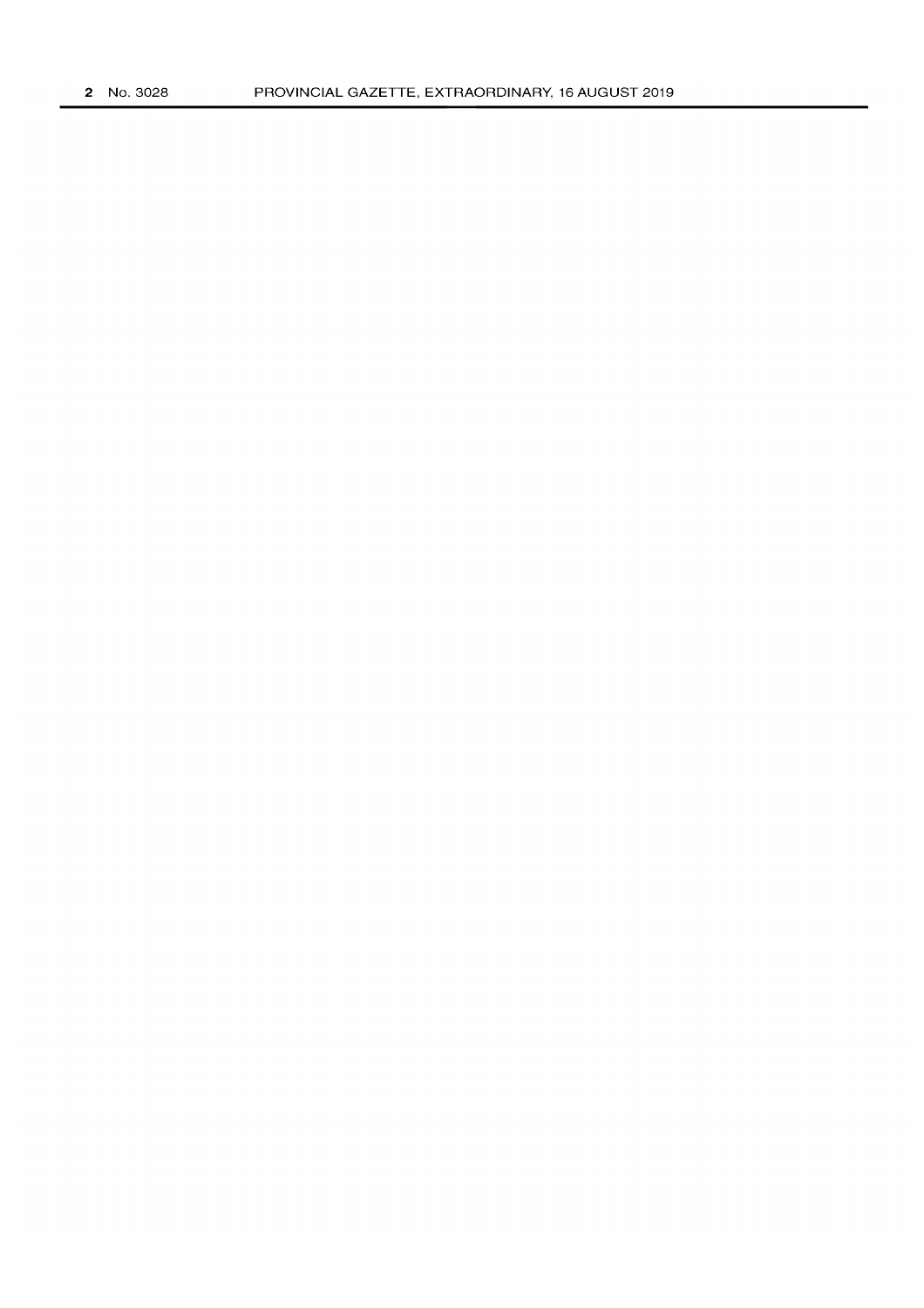# **CONTENTS**

|     |                                                                                                         | Gazette<br>No. | Page<br>No. |
|-----|---------------------------------------------------------------------------------------------------------|----------------|-------------|
|     | <b>PROVINCIAL NOTICES • PROVINSIALE KENNISGEWINGS</b>                                                   |                |             |
| 139 | Limpopo Gambling Board Act (3/2013), as amended: Applications for a LPM Site Operator Licences: Various | 3028           |             |